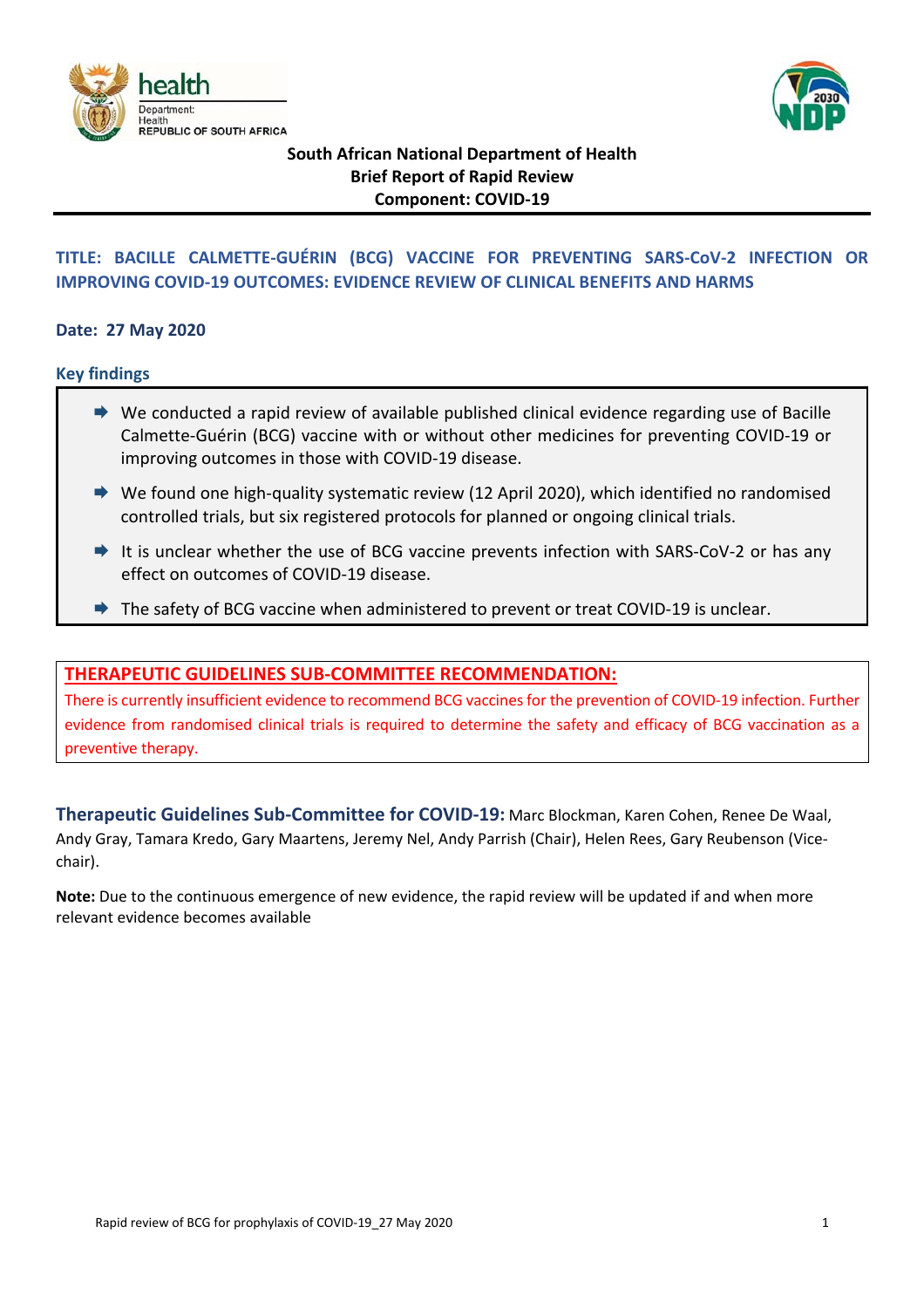#### **BACKGROUND**

Effective options to prevent infection with SARS‐CoV‐2 and improve outcomes of patients with COVID‐19 need to be identified urgently.

The BCG vaccine, a live attenuated strain of *Mycobacterium bovis*, was first used in humans in 1921<sup>1</sup>. BCG vaccination was introduced in South Africa in 1973 and is given intradermally at birth using the Danish BCG strain<sup>2</sup>. There are several strains of the vaccine, which have different microbiological properties<sup>1</sup>.

Much still remains unknown about mechanism of action of the BCG vaccine and which conditions it protects against. In 2017 WHO reviewed the use of BCG vaccine for protection against mycobacterial infections including tuberculosis (TB), leprosy and other nontuberculous mycobacteria infections, making a series of recommendations for use of the vaccine in different populations, including for re-vaccination in adolescents and adults<sup>34</sup>. WHO noted that BCG vaccination prevents severe forms of TB in children, especially TB meningitis and disseminated TB. This is the primary indication for the vaccine.

There is experimental evidence from both animal<sup>5</sup> and human studies<sup>6</sup> that the BCG vaccine has non-specific effects on the immune system which confers protection against conditions other than TB. Studies have linked BCG to protection against a range of pathogens, including: a decreased childhood mortality from infections unrelated to tuberculosis, *Staphylococcus aureus*, and fungi such as *Candida albicans*<sup>7</sup> . Importantly, the BCG vaccine has possibly reduced the severity of infections by other viruses, such as the yellow fever<sup>8</sup>. BCG is also used as an adjuvant immunotherapy for patients with non‐muscle‐invasive bladder cancer, and is postulated to have beneficial impacts on other types of cancer, eczema and other allergic conditions, type‐1 diabetes and multiple sclerosis, amongst other conditions<sup>3 7 9</sup>. However, these effects have not been well characterized and the clinical relevance is unclear. Mechanisms of protective actions may include molecular similarity between BCG antigens and viral or other antigens, activation of bystander B and T cells (heterologous immunity) and long‐term activation and reprogramming of innate immune cells (trained immunity)  $10$ .

Ecological studies have reported an association between BCG and COVID-19 $^{1112}$ . Countries which have not had a policy of universal BCG vaccination, such as Italy and the USA, have experienced higher rates of COVID‐19 mortality per million population than places with long‐standing universal BCG vaccination policies, such as South Korea and Japan. There are many possible explanations for the difference in mortality due to COVID‐19 observed, including differences in COVID‐19 testing strategies, reporting biases in COVID‐19 deaths, variations in the effectiveness of COVID‐19 prevention and treatment between countries, differences between countries in demographics and prevalence of comorbidities, and the various stages of the pandemic in countries. There is also little evidence of whether the association between COVID‐19 mortality and BCG vaccination observed in between‐country comparisons hold within countries (i.e. whether patterns of COVID‐19 mortality at sub‐national level are associated with variations in coverage of BCG vaccination in different parts of the country, and with changes in coverage over time). One study in Israel compared the number of cases of COVID‐19 in symptomatic adults who were born three years before and after the change in BCG vaccination policy<sup>13</sup>. Rates of SARS-CoV-2 infection were similar in vaccinated and unvaccinated groups. Even though such studies may provide useful information, they remain ecological studies involving analyses at a population and not individual level.

Given the uncertainty in the current evidence base, this review aimed to evaluate the reported benefits and harms of BCG prevention and treatment strategies in patients with COVID‐19.

## **METHODS**

We conducted a rapid review of the evidence including a systematic search on the Medline (Pubmed) electronic database and a search of the COVID‐19 'Living synthesis of study results' resource maintained by WHO and partners (https://www.who.int/teams/blueprint/covid‐19). Additionally, we searched two electronic databases of clinical trial registries: Cochrane COVID-19 register (https://covid-19.cochrane.org/) and the Network Meta-analysis website (www.covid‐nma.com).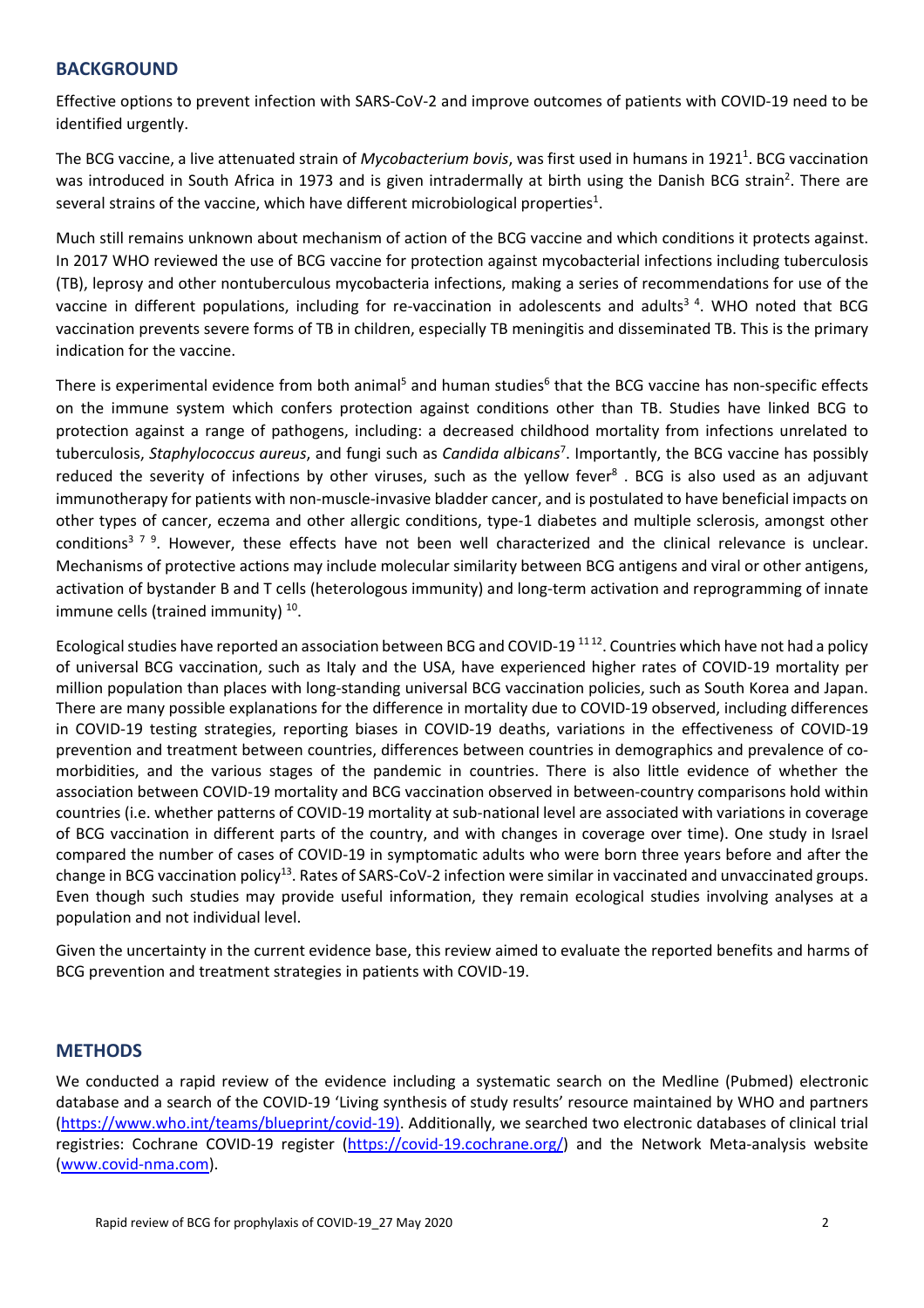One reviewer summarised the included systematic review and assessed the review quality using the AMSTAR criteria  $(MFC)<sup>14</sup>$ . One reviewer checked the results (TK). HR reviewed the overall report. The search strategy is shown in Appendix 1.

We sought systematic reviews of clinical trials in people with and without COVID-19 and randomised controlled trials and, as evidence was limited, we also searched for non‐randomised studies.

## **Eligibility criteria for review**

Population: Patients at risk of COVID‐19 infection or with COVID‐19 disease. No restriction on age.

- Intervention: Bacillus Calmette–Guérin (BCG) vaccination, regardless of BCG strain, either alone or in combination with other medicines. No restriction on previous vaccination, vaccine dose, route of delivery, frequency or timing with respect to onset of symptoms/severity of disease.
- Comparators: Any (no BCG vaccine, placebo or other active comparator).
- Outcomes: Incidence of SARS‐CoV‐2 infection, incidence of clinical and laboratory‐confirmed COVID‐19, mortality, duration of hospitalisation, time to negative SARS‐CoV2 PCR on nasopharyngeal swab, duration of ICU stay, duration of mechanical ventilation, adverse events, adverse reactions.
- Study designs: Eligible study designs: case reports, case series, non-randomised cohorts as well as randomised controlled trials, and systematic reviews of studies.

## **RESULTS**

#### *Results of search:*

Medline (PubMed) search was done on 2 May 2020. Six titles/abstracts were identified, none of which were eligible. The Cochrane register search located seven items, none of which were eligible. One recent systematic review report was identified, published on 12 April 2020 by WHO<sup>15</sup>. The review is a product of WHO's ongoing evidence review of the major scientific databases and clinical trial repositories, using English, French and Chinese search terms for COVID‐ 19, coronavirus, SARS‐CoV‐2 and BCG. No eligible studies were identified in that review. The review was considered high-quality, based on the review report and review protocol<sup>16</sup>.

Ten randomised controlled trial protocols were identified, one of which is in South Africa, which is testing the efficacy of BCG revaccination among health workers<sup>17</sup>. The other studies are in Australia<sup>18</sup>, Brazil<sup>19</sup>, Columbia<sup>20</sup>, Denmark<sup>21</sup>, Egypt<sup>22</sup>, France<sup>23</sup>, the Netherlands<sup>24 25</sup> and the Unites States<sup>26</sup>. All trials are being conducted among health care workers, aside from the trial in Brazil, which is among patients with laboratory or clinical-epidemiological confirmed cases of COVID-19, and one of the trials in the Netherlands which is among elderly people<sup>25</sup>.

## **CONCLUSION**

There is currently insufficient evidence to support the inclusion of BCG vaccine in prevention or treatment guidelines for COVID‐19.

There are at least ten registered RCTs on this topic, some of which are already recruiting patients. The findings of trials of BCG in other settings may only provide indirect evidence of the efficacy of BCG vaccination for COVID‐19 protection in South Africa. Firstly, studies in settings with a low TB prevalence may provide only indirect evidence of the efficacy and safety of the vaccine in settings such as South Africa with its high TB burden. The data from studies among health workers may not be generalisable to the general population outside of healthcare settings. Further, findings from countries with different BCG policies may not be generalisable to South Africa. Brazil, Columbia and Egypt currently have a national BCG vaccination policy for neonates, as in South Africa. But, policies elsewhere differ: Australia discontinued 'vaccination for all' in the 1980s, and Netherlands and the United States have never had a national BCG vaccination programme<sup>2</sup>. A trial of the efficacy of revaccination of BCG in adolescents and adults in the general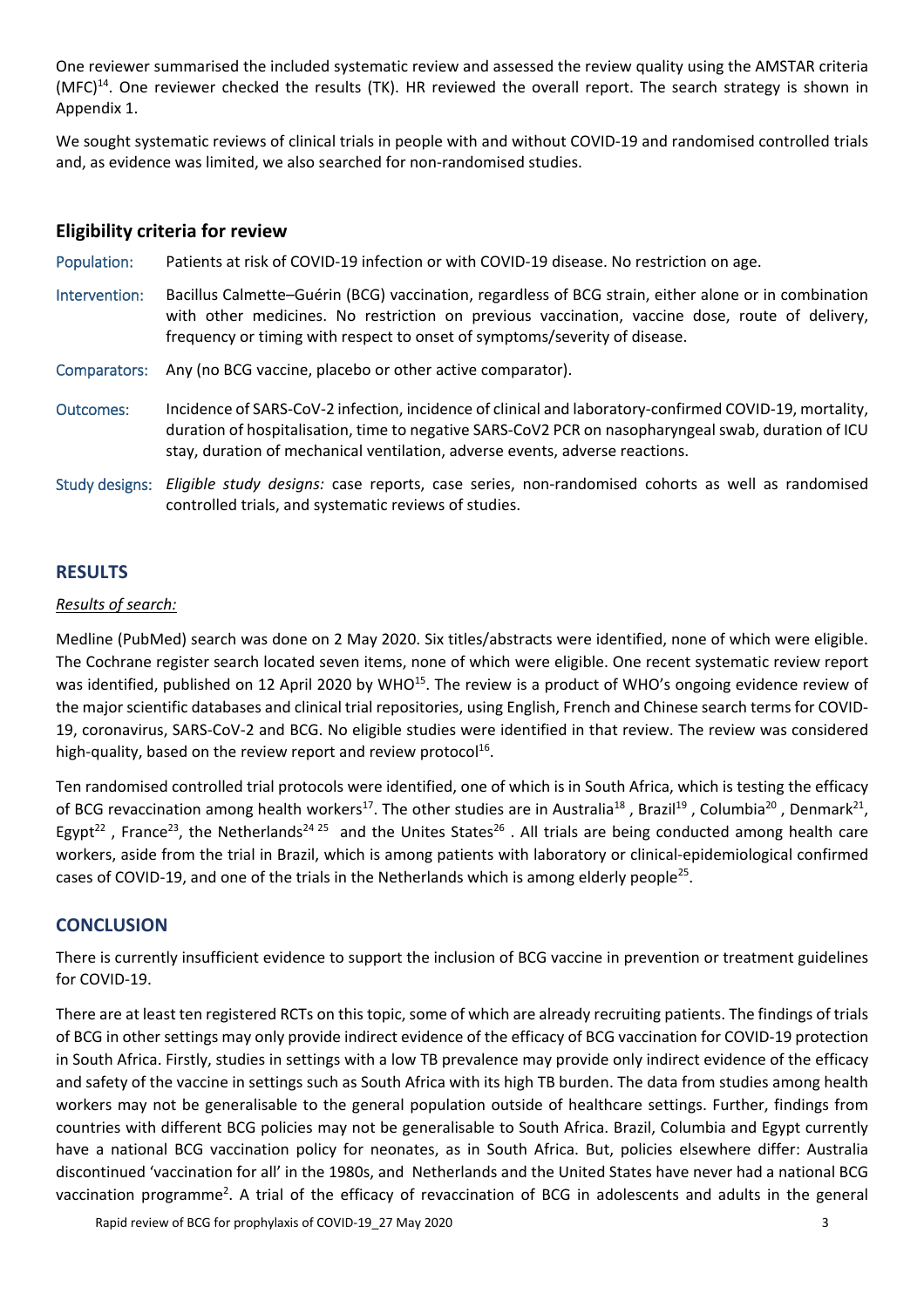population in South Africa might provide actionable information. BCG revaccination is considered by WHO, on the basis of low-quality evidence, to be safe<sup>3</sup>.

**Reviewers:** Matthew F. Chersich (Wits Reproductive Health and HIV Institute, Faculty of Health Sciences, University of the Witwatersrand), Tamara Kredo (Cochrane South Africa, South African Medical Research Council; Division of Clinical Pharmacology, Stellenbosch University), Helen Rees (Wits Reproductive Health and HIV Institute, Faculty of Health Sciences, University of the Witwatersrand).

**Declaration of interests:** MFC, HR and TK have no interests to declare in respect of BCG vaccination.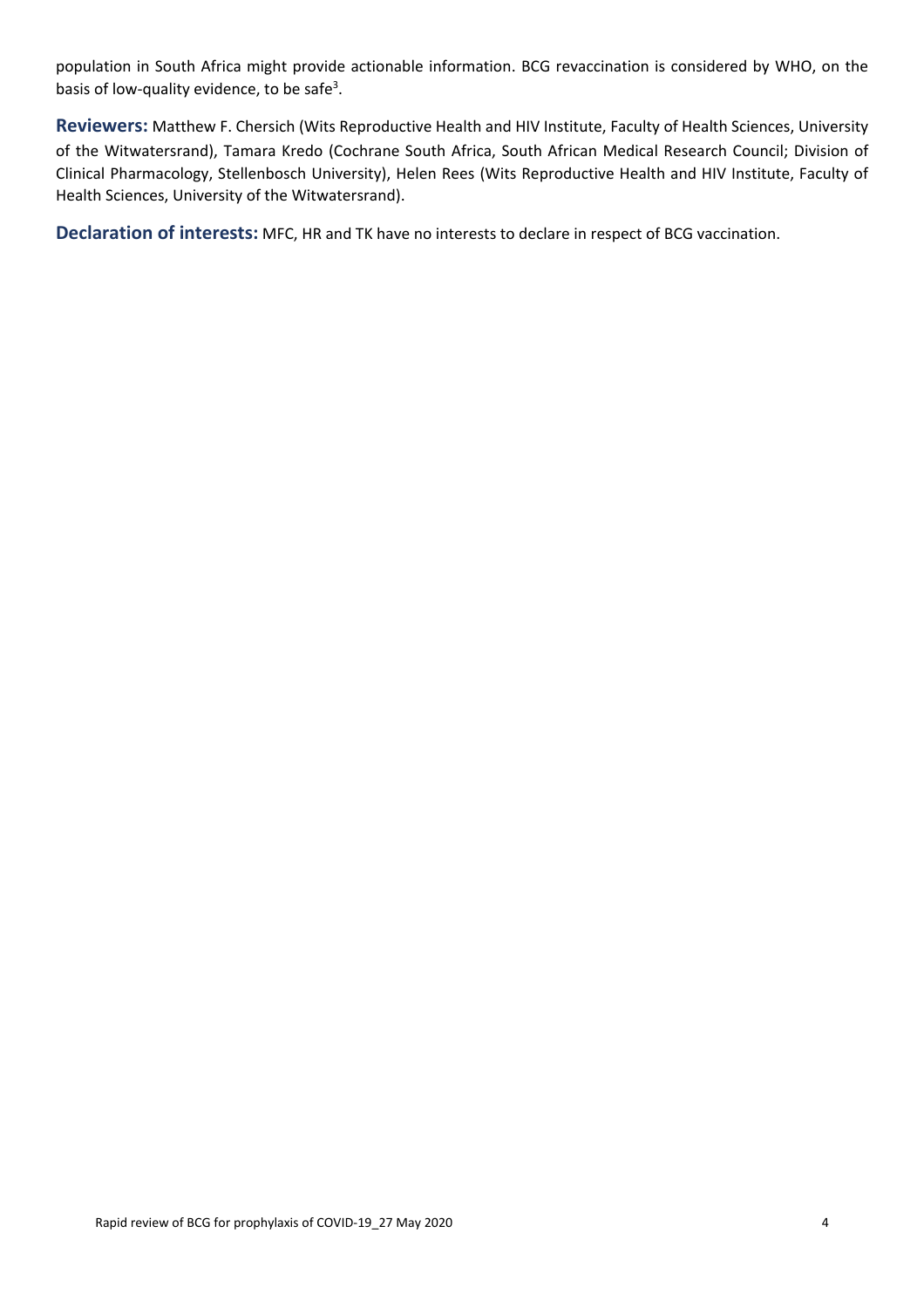## **Appendix 1: Search strategy**

#### **Medline (PubMed)**

*Search strategy:* ((COVID‐19[Supplementary Concept]) OR severe acute respiratory syndrome coronavirus 2[Supplementary Concept]) OR ("2019 nCoV"[tiab] OR 2019nCoV[tiab] OR "2019 novel coronavirus"[tiab] OR "COVID 19"[tiab] OR COVID19[tiab] OR "new coronavirus"[tiab] OR "novel coronavirus"[tiab] OR "SARS CoV‐2"[tiab] OR (Wuhan[tiab] AND coronavirus[tiab])) AND (("BCG Vaccine"[MeSH]) OR BCG)

**Output:** 6 publications were identified in the search, none of which satisfied the eligibility criteria

#### **References**

- 1. Luca S, Mihaescu T. History of BCG Vaccine. Maedica (Buchar) 2013;8(1):53‐8. https://pubmed.ncbi.nlm.nih.gov/24023600/
- 2. Dittrich S, Lamy M, Acharya S, et al. Diagnosing malaria and other febrile illnesses during the COVID‐19 pandemic. The Lancet Global health 2020 doi: 10.1016/S2214‐109X(20)30210‐2 https://pubmed.ncbi.nlm.nih.gov/32339472/
- 3. WHO. Report on BCG vaccine use for protection against mycobacterial infections including tuberculosis, leprosy, and other nontuberculous mycobacteria (NTM) infections. 2017. https://www.who.int/immunization/sage/meetings/2017/october/1\_BCG\_report\_revised\_version\_online.pdf
- 4. World Health O. BCG vaccine: WHO position paper, February 2018 ‐ Recommendations. Vaccine 2018;36(24):3408‐ 10. doi: 10.1016/j.vaccine.2018.03.009 https://pubmed.ncbi.nlm.nih.gov/29609965/
- 5. de Bree LCJ, Marijnissen RJ, Kel JM, et al. Bacillus Calmette-Guerin-Induced Trained Immunity Is Not Protective for Experimental Influenza A/Anhui/1/2013 (H7N9) Infection in Mice. Front Immunol 2018;9:869. doi: 10.3389/fimmu.2018.00869 https://pubmed.ncbi.nlm.nih.gov/29760700/
- 6. Arts RJW, Moorlag S, Novakovic B, et al. BCG Vaccination Protects against Experimental Viral Infection in Humans through the Induction of Cytokines Associated with Trained Immunity. Cell Host Microbe 2018;23(1):89‐100 e5. doi: 10.1016/j.chom.2017.12.010 https://pubmed.ncbi.nlm.nih.gov/29324233/
- 7. Redelman‐Sidi G. Could BCG be used to protect against COVID‐19? Nat Rev Urol 2020 doi: 10.1038/s41585‐020‐ 0325‐9 https://pubmed.ncbi.nlm.nih.gov/32341531/
- 8. Curtis N, Sparrow A, Ghebreyesus TA, et al. Considering BCG vaccination to reduce the impact of COVID‐19. Lancet 2020;395(10236):1545‐46. doi: 10.1016/S0140‐6736(20)31025‐4 https://pubmed.ncbi.nlm.nih.gov/32359402/
- 9. Ayoub BM. COVID‐19 vaccination clinical trials should consider multiple doses of BCG. Pharmazie 2020;75(4):159. doi: 10.1691/ph.2020.0444 https://pubmed.ncbi.nlm.nih.gov/32295694/
- 10. Kumar J, Meena J. Demystifying BCG Vaccine and COVID‐19 Relationship [published online ahead of print, 2020 Apr 30]. Indian Pediatr. 2020;S097475591600168. https://pubmed.ncbi.nlm.nih.gov/32358227/
- 11. Ozdemir C, Kucuksezer UC, Tamay ZU. Is BCG vaccination effecting the spread and severity of COVID‐19? Allergy 2020 doi: 10.1111/all.14344 https://onlinelibrary.wiley.com/doi/full/10.1111/all.14344
- 12. Miller A, Reandelar MJ, Fasciglione K, et al. Correlation between universal BCG vaccination policy and reduced morbidity and mortality for COVID‐19: an epidemiological study. medRxiv (preprint) 2020 doi: doi: 10.1101/2020.03.24.20042937 https://wwwmedrxivorg/content/101101/2020032420042937v1
- 13. Hamiel U, Kozer E, Youngster I. SARS‐CoV‐2 Rates in BCG‐Vaccinated and Unvaccinated Young Adults. JAMA 2020 doi: 10.1001/jama.2020.8189 https://pubmed.ncbi.nlm.nih.gov/32401274/
- 14. Shea BJ, Reeves BC, Wells G, et al. AMSTAR 2: a critical appraisal tool for systematic reviews that include randomised or non-randomised studies of healthcare interventions, or both. BMJ 2017;358:j4008. doi: 10.1136/bmj.j4008 https://www.bmj.com/content/358/bmj.j4008
- 15. WHO. Bacille Calmette-Guérin (BCG) vaccination and COVID-19. Scientific Brief. 2020;https://www.who.int/newsroom/commentaries/detail/bacille‐calmette‐gu%C3%A9rin‐(bcg)‐vaccination‐and‐covid‐19
- 16. Boutron I, Chaimani A, Devane D, et al. Interventions for preventing and treating COVID‐19: protocol for a living mapping of research and a living systematic review, version 2. 11 May 2020. doi10.5281/zenodo.3744599.
- 17. BCG Vaccination for Healthcare Workers in COVID‐19 Pandemic, 2020. ClinicalTrials.gov https://clinicaltrials.gov/show/NCT04379336
- 18. BCG Vaccination to Protect Healthcare Workers Against COVID‐19 (BRACE), 2020. ClinicalTrials.gov https://clinicaltrials.gov/ct2/show/NCT04327206